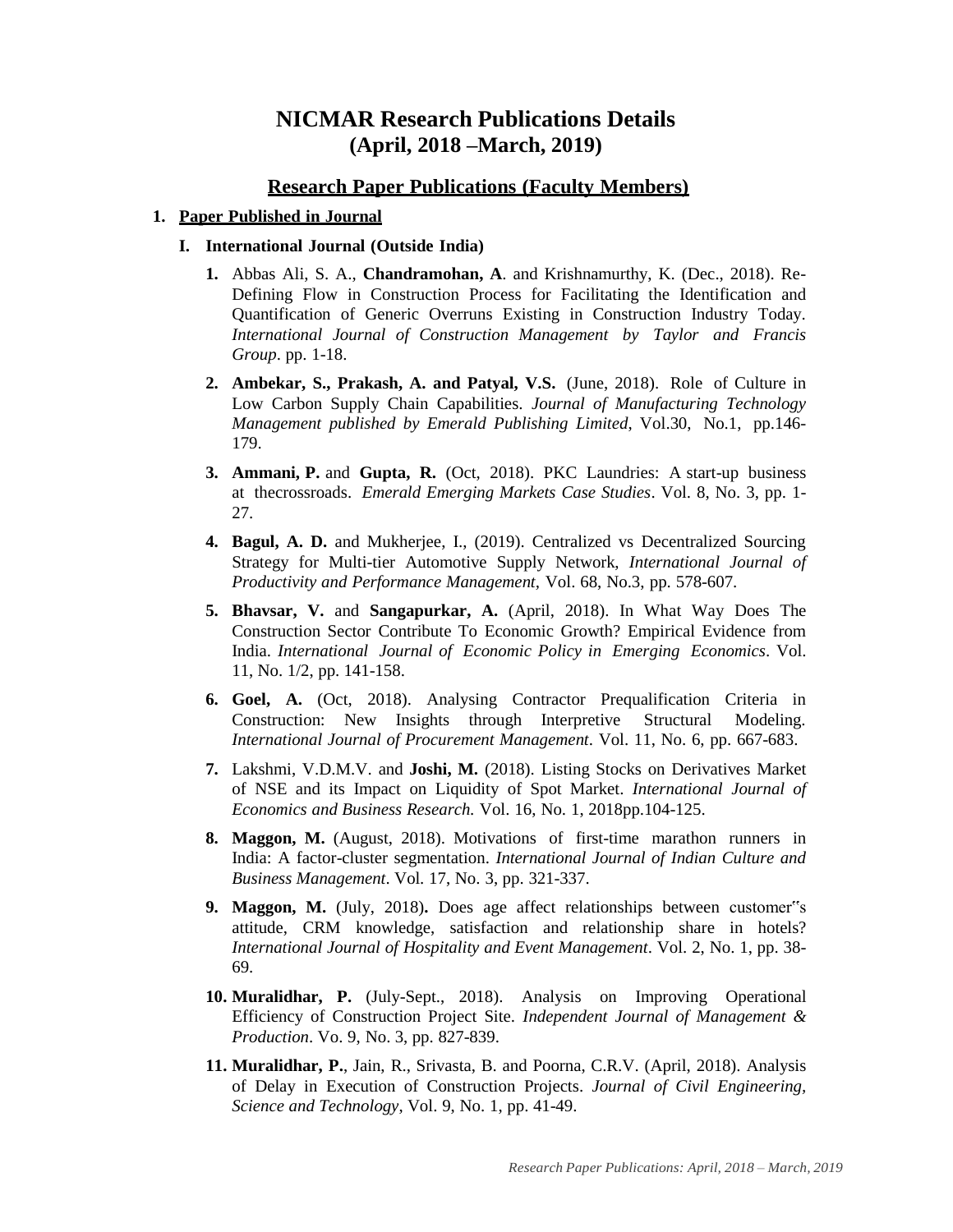- **12. Pai, S. K.**, Singh, A. K., Mittal, A. and Anand, N. (Aug, 2018). Analysis of Time Overrun in Roads and Highway Sector in India using AHP Ranking Technique. *International Journal of Engineering & Technology*. Vol. 7, No. (3.29), pp. 259- 262.
- **13. Patyal, V. S.** and Koilakuntla, M. (June, 2018). Impact of Organizational Culture on Quality Management Practices: An Empirical Investigation. *Benchmarking: An International Journal*. Vol. 25, No. 5, pp. 1406-1428.
- **14. Phadtare, M.,** Gosavi, A. D. and **Ganguli, T. K.** (July, 2018). Risk Management in Small and Micro Construction Firms Undertaking Repairs and Modernization of Residential Houses: A Case of India. *International Journal of Risk Assessment and Management*. Vol. 21, No. 3, pp. 184-204.
- **15. Prakash, A.** and **Phadtare, M.** (July, 2018). Service Quality for Architects: Scale Development and Validation. *Engineering, Construction and Architectural Management*. Vol. 25, No. 5, pp. 670-686.
- **16. Prakash, A.** and **Phadtare, M.** (Sept., 2018). Key Factors Contributing to Revenue- based Growth of Small Construction Firms in India: An Empirical Study. *South Asian Journal of Management*. Vol. 25, No. 2, pp. 7-30.
- **17.** Prasad, K. V., Vasugi, V., **Venkatesan, R**. and Bhat, N. S. (2018). Critical Causes of Time Overrun in Indian Construction Projects and Mitigation Measures. *'International Journal of Construction Education and Research* (Taylor & Francis)'. pp. 1-23.
- **18.** Radhakrishna, Venkatesh, S. V. and **Narasimha Prasad, K. N.** (June, 2018). Evaluation of Microfine Stone Dust as Filler Material in Binary and Ternary Blends. *Iranian Journal of Science and Technology, Transactions of Civil Engineering*. Technical Note. Springer.
- **19. Rajaprasad, S.V.S.** (April, 2018). Prediction of Fatal Accidents in Indian Factories based on ARIMA. *Production Engineering Archives Journal*. Vol. 18, No. 1, pp. 24-30.
- **20. Rajaprasad, S.V.S.** (Aug., 2018). Investigation of reliability, maintainability and availability of a paper machine in an integrated pulp and paper mill. *International Journal of Engineering, Science and Technology*. Vol. 10, No. 3, pp. 43-56.
- **21. Rajaprasad, S.V.S.** (June, 2018). Selection of Contractor for a Housing Development Project in India by using an Integrated Model. *International Journal of Sustainable Construction Engineering & Technology*. Vol. 9, No. 1, pp. 58-68.
- **22.** Rajan, R. J., **Sudarsan, J. S**. and Nithiyanantham, S. (2019). Microbial Population Dynamics in Constructed Wetlands: Review of Recent Advancements for Wastewater Treatment. *International Journal on (EER 2019)* Published by Korean Society of Environmental Engineers. Vol. 24, No. 2, pp. 181-190.
- **23. Ramalingam, S.** and Mahalingam, A. (August, 2018). Knowledge Coordination in Transnational Engineering Projects: A Practice-Based Study. *Construction Management and Economics (CME).*Vol. 36, No. 12, pp. 1-16.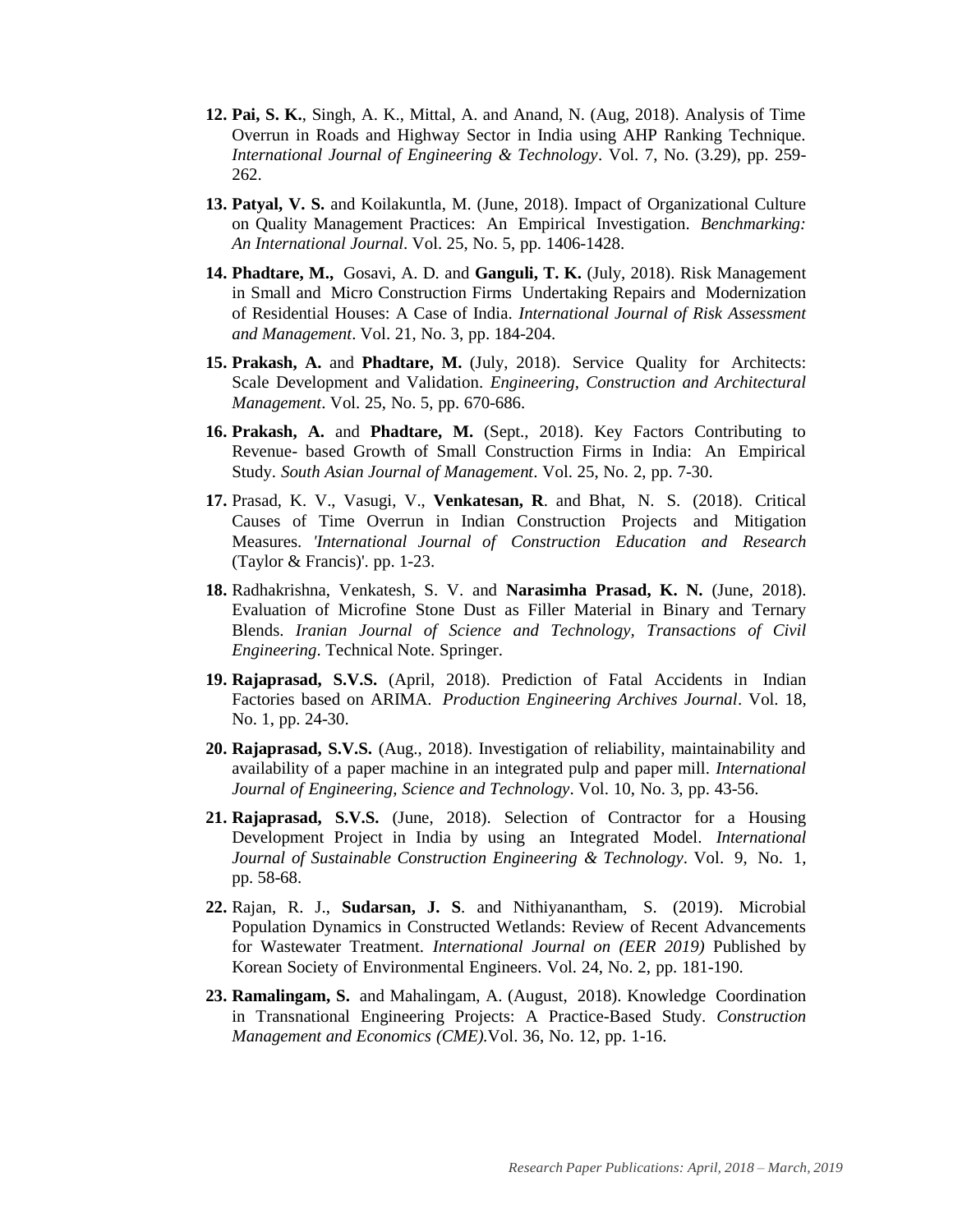- **24.** Reymond, D. J., **Sudarsan, J. S.**, Annadurai, R. and Nithiyanantham, S. (Oct., 2018). Groundwater Quality around Municipal Solid Waste Dump in Tiruchirappali (South India). *International Journal of Environmental Science and Technology (JEST).* Scopus Indexed. pp. 1-10.
- **25. Roy, D., Malsane, S.** and **Samanta, P. K.** (May, 2018). Identification of Critical Challenges for Adoption of Integrated Project Delivery, *Lean Construction Journal*. pp.1-15.
- **26.** Salim, P. M., Prasad, B.S.R.K. and **Seshadri, S. T.** (August, 2018). Durability Studies on Concrete made using Pulverised used Foundry Sand as a Mineral Admixture. *International Journal of Engineering & Technology*. Vol. 7, No. 3.3, pp. 10-14.
- **27.** Shah, M. and **Prakash, A.** (May, 2018). Developing Generic Competencies for Infrastructure Mangers in India. *International Journal of Managing Projects in Business*. Vol. 11, No. 2, pp. 366-381.
- **28. Sundrani, D.** (July, 2018). Factors influencing home-purchased decision of buyers of different types of apartments in India. *International Journal of Housing Markets and Analysis*. Vol. 11, No. 4, pp. 609-631.
- **29. Tenepalli, J. S.** and Neeraja, D. (May, 2018). Properties of Class F Fly Ash based Geopolymer Mortar Produced with Alkaline Water, *Journal of Building Engineering*. Vol. 19, pp. 42-48.
- **30. Tenepalli, J. S.** and Neeraja, D. (November, 2018). Optimal Processing Parameters of Class F- Fly Ash Geopolymer Mortar Produced with Slightly Acidic Water by Taguchi Method. *Journal of Advanced Research in Dynamics and Control Systems* Scopus Listed Journal. Vol. 10, No. 12, pp. 1495-1508 (Special issue).

#### **II. International Journal (Inside India)**

- **1. Abhyankar, A.A**., Sinha, S, Kulkarni, A, Potahn, L, Shirodkar, A. and Lonare U. (January- June, 2018). Case Study- Mumbai"s Real Estate Housing Prices Stubbornly High Despite Slumping Demand. *An International Bi-Annual Refereed Journal*, Sona Global Management Review, Vol.12, No.1, pp. 67-73.
- **2. Jadhav, T.** and Patki, K. (Oct., 2018). Potential of Ultraviolet Germicidal Irradiation for Maintaining Better Indoor Air Quality in Smart Cities of India. *International Journal for Research Engineering Application and management*. Vol. 4, No. 7, pp. 70- 73.
- **3. Maggon, M.** and Choudhry, H. (April, 2018). Exploring Relationships Between Customer Satisfaction and Customer Attitude from Customer Relationship Management Viewpoint: An Empirical Study of Leisure Travellers. Empirical Evidence from India. *FIIB Business Review*. Vol. 7, No. 1, pp. 1-9.
- **4. Pai, S.**, Neeraj, Anand, Mittal, A. and **Singh, I.** (July-Sept., 2018). Developing a framework for Mitigation of Project Delays in Roads and Highways Sector Projects in India. *Journal of Management Research and Analysis*. Vol. 5, No. 3, pp. 357-366.
- **5. Pramadha, V.** (April-June, 2018). Human Resource Practices in Logistics Management. *International Journal of Technology and Business Management*. Vol. 7, No. 2, pp. 29-33.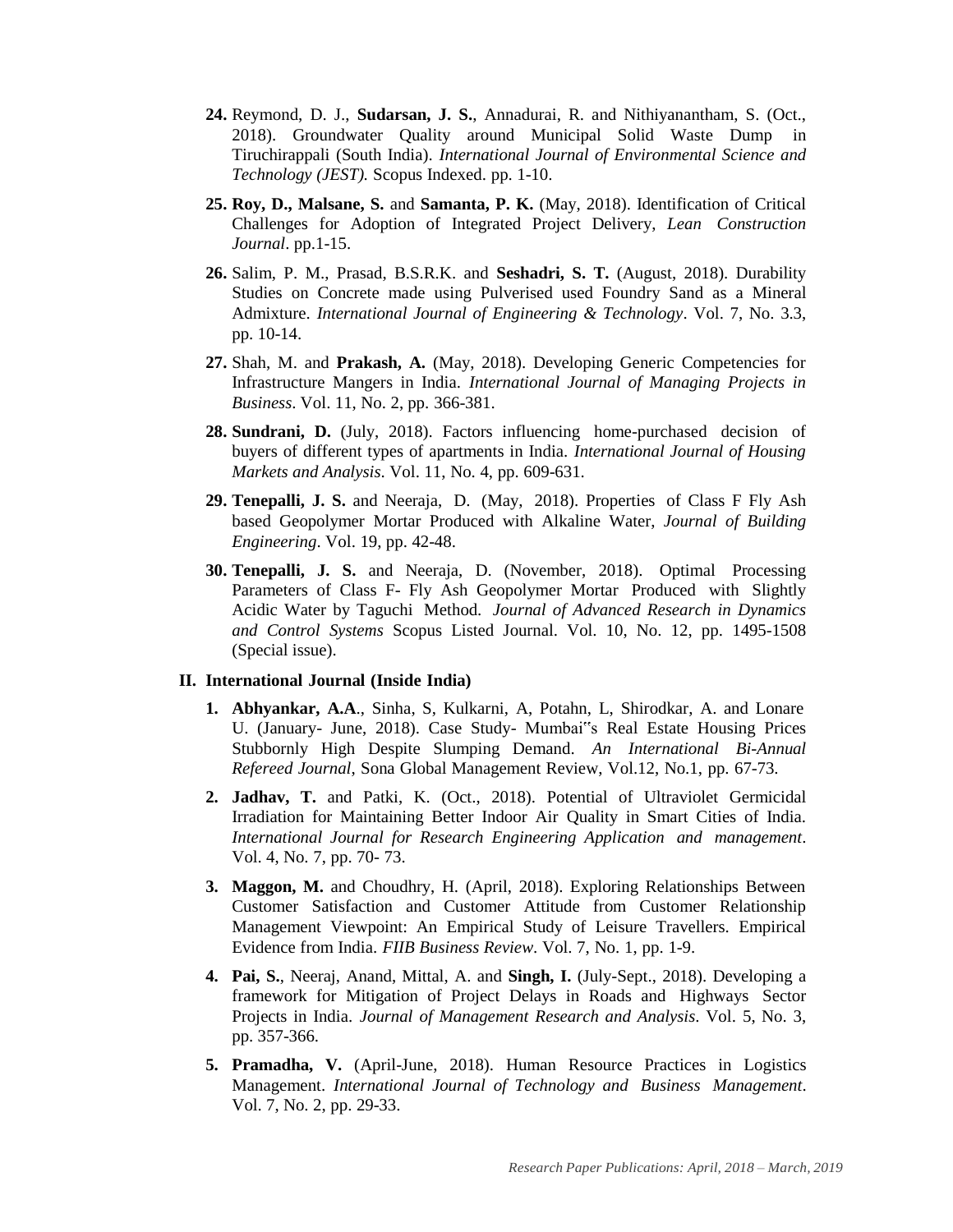- **6. Ramakrishna, N., Abhyankar, A.** Gurnani, A., Goyal, A. and Umredkar, M. (Aug., 2018). Comparative Analysis of Land Acquisition Acts in India: A Casebased Approach. *International Journal of Law and Management Studies*. Vol. 3, No. 2.
- **7. Shrivas, A.** and **Singla, H. K.** (June-Aug., 2018). Factors Causing Delay in Marine Construction Projects in India. *i-manager's Journal of Civil Engineering*. Vol. 8, No. 3, pp. 12-19.
- **8. Shrivas, Abhishek.** (Oct., 2018). Environmental Clearance Process: Creating Transparency in Tracking using Project Management Software. *Journal of Emerging Technologies and Innovative Research*. Vol. 5, No. 9, pp. 1-11.

#### **III. National Journal**

- **1. Agrawal, V. M.**, Krishna, M. N. and Pattanaik, J. (March-May, 2018). Incorporation of Effective Safety Management System in Construction Industry with Defined Responsibility of Management. *i-manager's Journal of Civil Engineering*. Vol. 8, No., 2, pp. 1-6.
- **2. Desai, D.**, Mukherjee, D. and Sekar, A. (Dec., 2018). Prefabricated Structures A Key to Rapid Construction. Preliminary Publication, Indian Buildings Congress. Vol. 26,No. 2, pp. 145-151.
- **3. Gupta, R.** (June, 2018). Striking a Balance between Heritage Conservation and Development Goals. *Preliminary Publication of Indian Building Congress*. Vol. XXVI, No, 1, pp. 58-65.
- **4. Gupta, R**., Pradeep. S. J., Mohota, C. and Datta, M. (Jan. 2019). Preparedness of the Indian Construction Industry to Adapt to Robotics and Automation. *IOSR Journal of Business Management* (IOSR-JBM). Vol. 21, No. 1, Ser. IV, pp. 65- 73.
- **5.** Hirpara, A., Cardoz, H., Chaugule, P. and **Chandramohan, A**. ((January-March, 2019). Analysis of Time-Space Float for A Building Construction Project. *NICMAR-Journal of Construction Management.* Vol. XXXIV, No. 1, pp. 5-11.
- **6. Koner, J.,** Chabiri, A., Agrawal, N., Phophalia, R. and Roy, A. (April, 2018). Impact of Demonetization on Real Estate Market in India. *IOSR Journal of Business and Management*. Vol. 2, pp. 22-35.
- **7. Koner, J., Roy, Dipayan** and **Purandare, A.** (April, 2018). Impact of Foreign Direct Investment (FDI) on The Growth of The Indian Economy. *IOSR Journal of Business Management*. Vol. 4, pp. 35-39.
- **8.** Krishna Rao, M. V., Rathish Kumar, P. and **Seshadri, S. T.** (March, 19). Performance of Fly Ash based Geopolymer Concrete under Ambient and Oven Curing Conditions. *The Indian Concrete Journal.* Vol. 93, No. 3, pp. 21-28.
- **9. Mishra, S.** (Jan. March, 2019). Risk Management in Construction Projects: Insurance as Risk Mitigation Tool. *The Orissa Journal of Commerce.* Vol. XXXX, No. 1. pp. 55- 61.
- **10.** Mehta, V, K., Jain, N., Kumar, S., Deb, S. and **Yadav, S.** (July, 2018). Cost Escalation as a Risk in Construction Contracts. *The IUP Journal of Management Research*. Vol. 17, No. 3, pp. 20-33.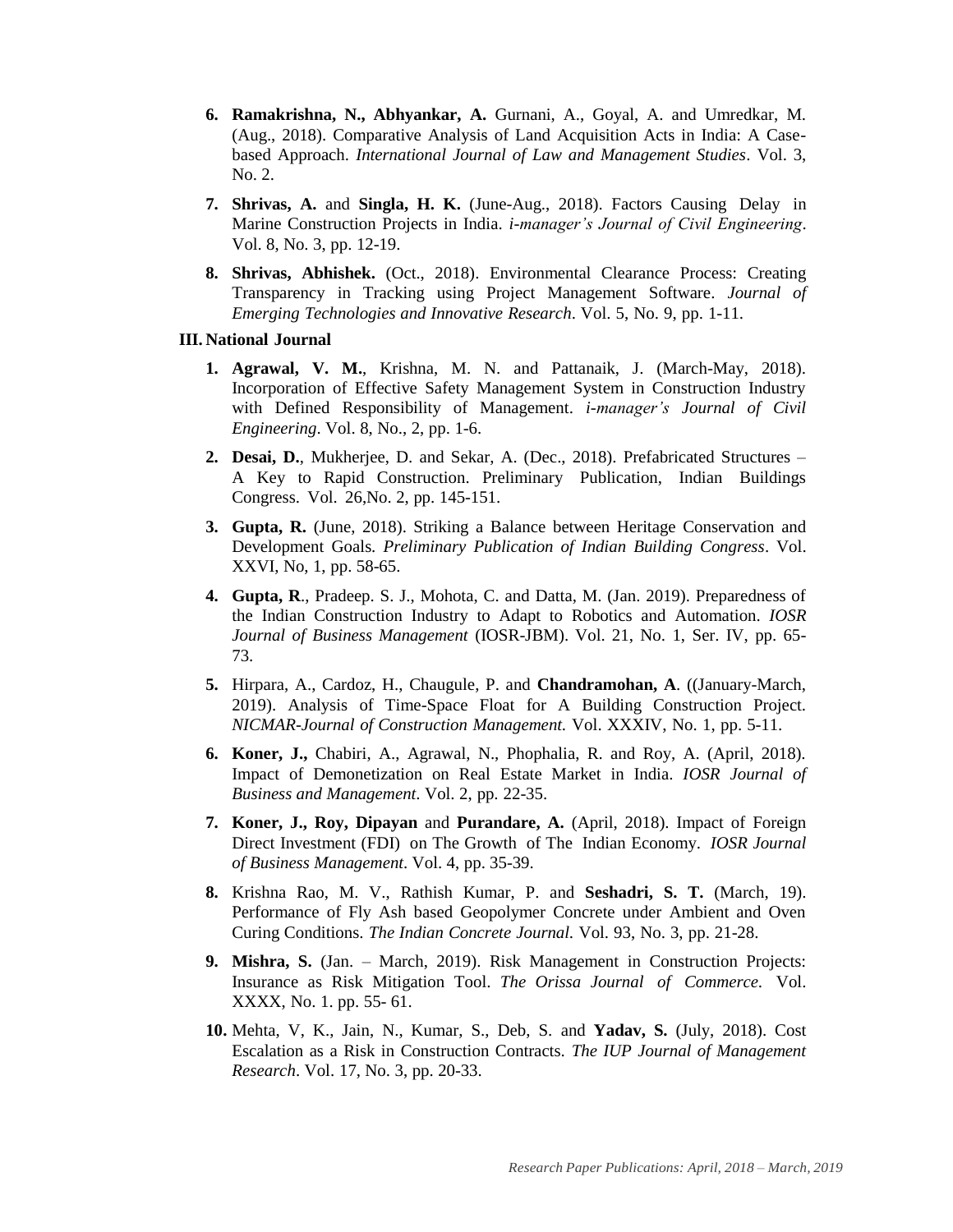- **11. Narasimha Prasad, K. N**. and **Agrawal, V. M**. (July Dec. ,18). Impact of RERA 2016 on Property Market and Home Buyers. Urban Panorama-*A Journal of Urban Governance and Management*. Regional Centre for Urban and Environmental Studies Established by Ministry of Housing and Urban Affairs, Govt. of India. Vol. 17, No. 2,pp. 77-86.
- **12. Narasimha Prasad, K. N**., Shreyas, M. V., Deshpande, A. and Singh, R. (Sept. – Nov. 2018). Enhancing Profitability through Improved Material Management Practices in Construction Projects. *i-manager's Journal of Civil Engineering*. Vol. 8, No. 4, pp. 13- 20.
- **13. Pai, S.,** Reddy Santosh, K. V., Karthik, A. and Neela Wardhan, K. (Jan., March, 2019). Application of Robotic Technology in Increasing Construction Sector Productivity Using Drone Automation. Ajanta Journal. Vol. 8, No. 1, pp. 88-94.
- **14. Prabhudesai, V. and D'Souza, L.** (Dec., 2018). First Sales Call Can Tobby Crack It?. Case Folio - *The IUP Journal of Management Case Studies*. Vol. 28, No. 4, pp. 69- 70.
- **15. Prabhudesai, V.** and Sarode, N. G. (Dec., 2018,). Critical Success Factors of Public- Private Partnership for Road Sector Development in India: A Private SectorPerspective. *The IUP Journal of Business Strategy*. Vol. 25, No. 4, pp. 45- 56.
- **16. Rajhans, R. K.** and Singh, M. K. (April, 2018). Crises Induced Strengthening of Market Integration is Transitory in Nature: Evidence from Indian Stock Market. *MAIMS Journal of Management*. Vol. 31, No. 2, pp. 443-456.
- **17. Rajhans, K.** (Dec.,18 ). Effective Communication Management: A Key to Stakeholder Relationship Management in Project based Organizations. *The IUP Journal of Soft Skills*. Vol. 12, No. 4, pp. 47-66.
- **18. Rajhans, K.** (Sep. Dec. 2018). HRM Practices and Its Impact on Organizational Commitment: A Study of Construction Employees in India. *IIMS Journal of Management Science*.Vol. 9, No. 3, pp. 178-190.
- **19. Rambabu M.** and Chandra Rao, V. P. (September, 2018). Hybrid Framework for Query Processing Using Ontology Knowledge and Inference Engine. *Journal of Applied Science and Computations*. Vol. 5, No. 9. pp. 1262-1273.
- **20. Ramakrishna, N.,** (Oct.,-Dec., 2018). Resource Mobilisation for Urban Developmentin India: Some Options and Experiences. *Journal of the Institute of Town Planners, India* (ITPI Journal). Vol. 15, No. 4, pp. 37-46.
- **21. Ramakrishna, N.** (April, 2018). Affordable Housing Development in India: Current Models and their Replication. *Shelter*. Vol. 19, No. 1, pp. 43-57.
- **22. Ramkrishna, N.** (July- December, 2018). Institutional Intervention in River Water Management: The Study of Yamuna River Sub-basin in India. *Journal of Governanceand Public Policy.* Vol.8, No.2, pp. 28-45.
- **23. Ramkrishna, N**.,Jadhav,S., Mane, T. and Lohar, A. ( April- June, 2018). Development Planning and Environment in Coastal Zone: Conflicts an Violations in Mumbai. *Journal of the Institute of Town Planners, India*, Vol.15, No,2, pp. 92-109.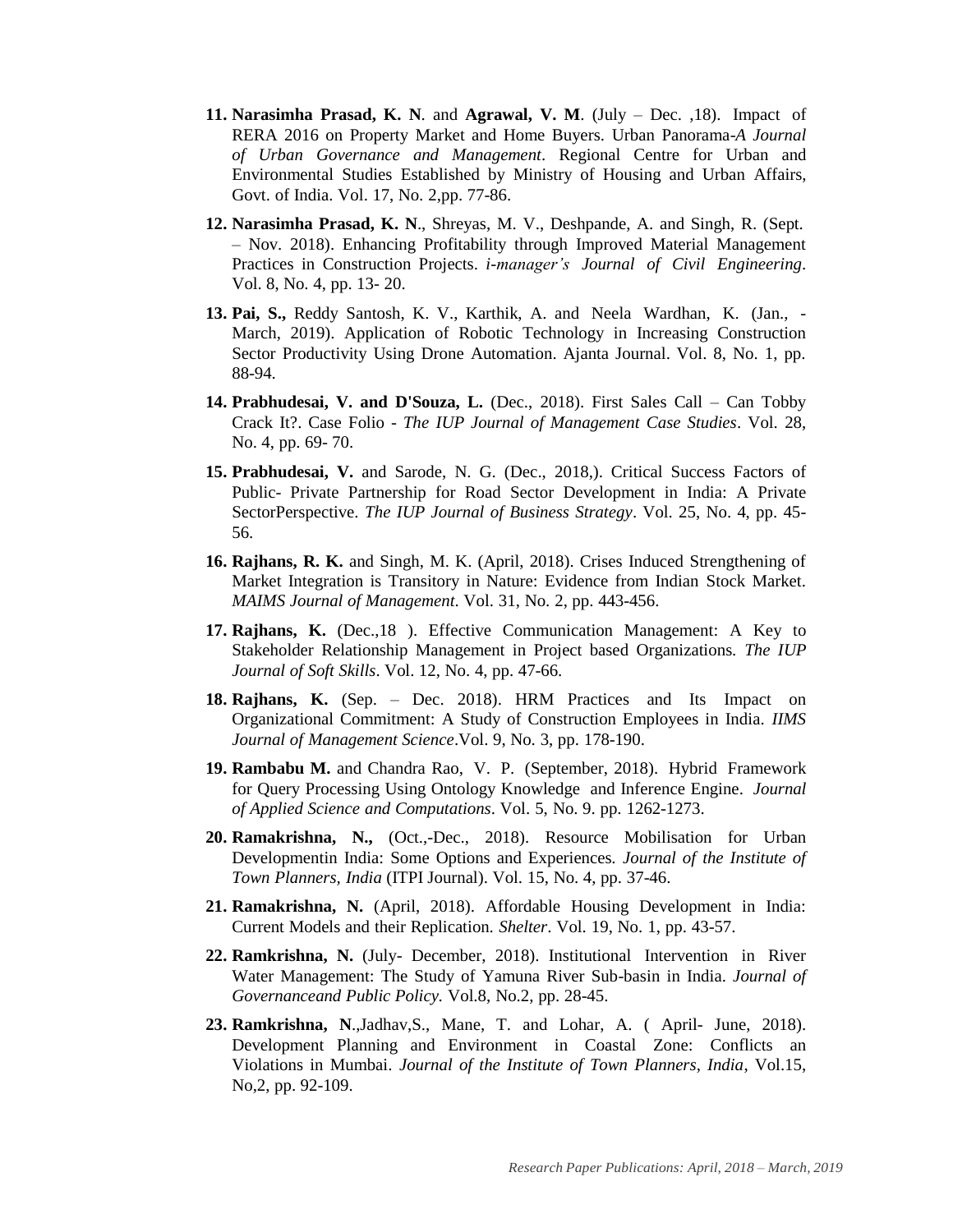- **24. Rao, H. P.** (June-Aug., 2018). Stock Prices and Performance Analysis of Real Estate Companies in India. *i-manager's Journal on Management*. Vol. 13, No. 1, pp. 24-33.
- **25. Samanta, P. K.** (Oct. Dec. 2018). Application of Activity-Based Costing in Construction Sector: A Study in Indian Context. *GROWTH Journal of the Management Training Institute*, SAIL, Ranchi. Vol. 46, No. 3, pp. 12-18.
- **26. Seshadri, S. T.**, Patnaik, B. and Srinivas, R. P. (May, 2018). Relationship between Destructive and Non-Destructive studies on Compressive Strength of Copper Slag Admixed Fibre Reinforced Concrete. *The Indian Concrete Journal*, Vol. 92, No. 5, pp. 26-31.
- **27.** Shewale, A., Kalantri, S., Rai, A. and **Abhyankar, A. A.** (April, 2018). Socio-Economic Analysis of Construction Workers in and around Baner Balewadi Area.*BVIMSR's Journal of Management Research*. Vol. 10, No. 1, pp. 42-50.
- **28. Shriwas, A. Siddesh, P. and Singh, I.** (Dec., 2018). Challenges of Pre-Engineered Building Project Management – Case Study. Preliminary Publication, *Indian Buildings Congress.* Vol. 26, No. 2, pp. 55-61.
- **29. Singh, I.** (Jan.-June, 2018). Analysis of Driver Behaviour in Adverse Weather Conditions – A Case Study. *Urban Panorama*. Vol. XVII, No. 1, pp. 15-44.
- **30. Singh, I.** (July-Dec., 2018). Difficulties in Implementing Project Management Tools. *Urban Panorama*. Vol. 17, No. 2, pp. 87-100.
- **31. Singh, I.** (June, 2018). Conservation of Heritage Buildings. *Preliminary Publication of Indian Building Congress*. Vol. 26, No. 1, pp. 86-94.
- **32. Singh, I.** (2018). [Significance of Risk Management in Highway Projects.](https://trid.trb.org/View/1567400) *Journal of the Indian Roads Congress*, Vol. 79, No.1, pp 40-52.
- **33. Singla, H.** (July- Dec.,18). Opinion about Market Efficiency among Finance Professors in India. *MUDRA: Journal of Finance and Accounting*. Vol. 5, No. 2, pp. 110-118.
- **34. Vijayeta, M.,** (January, 2019). Construction Virtual Prototype Generation with BIM (Building Information Modelling) During Conceptual Phase of a Project Facility – Case Study of a Treatment Plant. *Master Builder Magazine*. Vol. 21, No. 1, pp. 140-148.
- **35.** Vivek, P. R. and **Singh, I.** (April, 2018). Review of Percent Time Spent Following (PTSF) as Performance Measure for Two-Lane Highways. *Indian Highways*. Vol. 46, No. 4, pp. 23-27.
- **36. Totla, P (2018).** Formulating Evaluation Criteria Plan to Carry Out Process Safety Information and Process Hazard Analysis for a Steel Plant: A Case of Tata Steel Plant at Kalinganagar, Odisha. *Annual Technical Volume of Chemical Engineering Division Board (The Institute of Engineers (India)*. *Safety and Security in Chemical Industries.*Vol. 2, pp.16-24.

#### **IV. Online Journal**

**1. Goel, A. (2019**). Sustainability in Construction and Built Environment: A "Wicked Problem"? *Smart and Sustainable Built Environment.* Vol. 8, No. 1, pp. 2-15.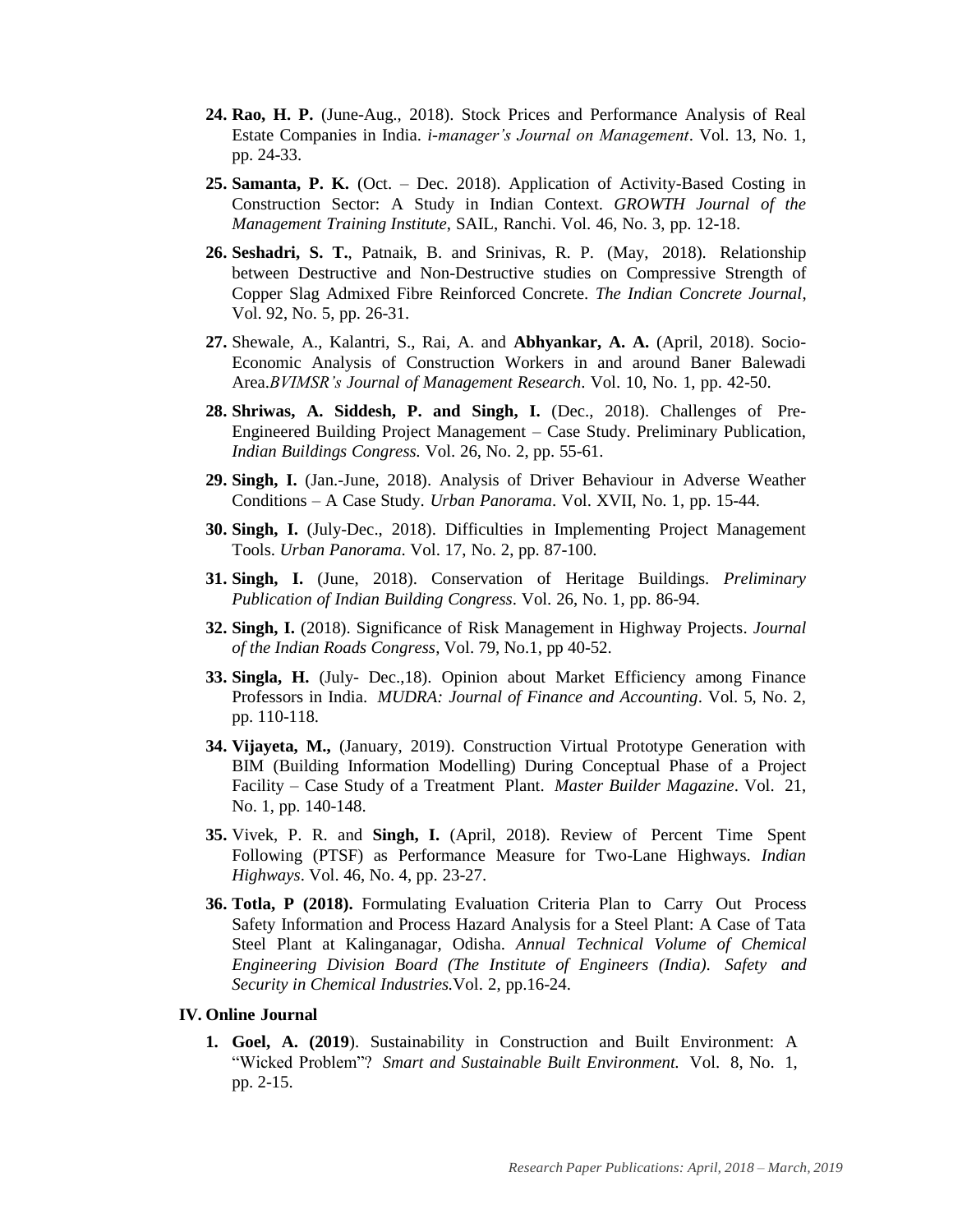- **2. Jain, S**. (October-December, 2018). Adoption of Cloud Computing in the Construction Industry: A Review. *An International Multidisciplinary Quarterly Research Journal*, Ajanta UGC approved Journal.40776. Vol. 7, No.4, .pp. 69-82.
- **3. Mantha, N. (2019).** RERA It's Impact and Status of Implementation. *Imperial Journal of Interdisciplinary Research (IJIR).* Vol. 5, No. 1, pp 15-19.
- **4. Pawar, A. D.** and **Rajput, B. L.** (June, 2018). A Study on Safety At Construction Projects. *International Journal for Research in Engineering Application & Management*. Special Issue, ICRTET0157 pp. 800-806.
- **5. Rajhans, R. K.** (June, 2018). Federal Bank: Residual Income Valuation Method. *Journal of Case Research. Journal of Case Research*. Vol. IX, No. 1, pp. 1-10.
- **6.** Salim, P. M., Prasad, B. S. R. K. and **Seshadri, S. T.** (Aug., 2018). Absorption and Permeability Studies on Concrete with Pulverized Used Foundry Sand as Mineral Admixture. *International Journal of Applied Engineering Research*, Vol. 13, No. 8, pp. 5640-5646.
- **7. Mamillapalli, R. S. and Srihari. V.** (December, 2018). The Studies on Noise Level Variations in Hyderabad City. *Journal of Advanced Research in Construction andUrban Architecture*. Vol. 3, No. 4, pp. 42-48.

## **2. Paper Published in Conference Proceedings/Edited Book**

- **1.** Areef, D. M., Roa, P. S., **Seshadri, S. T.** and Sarika, P. (Aug., 2018). Flexural Behaviour of Copper Slag Reinforced Concrete Beams. *Proceedings of 43rd Conference on Our World in Concrete & Structures.* CI-Premier Pte. Ltd. pp. 341- 344.
- **2.** Areef, D. M., Roa, P. S., **Seshadri, S. T.** and Sarika, P. (Aug., 2018). Behaviour Studies on Copper Slag Admixed Fibre Reinforced Concrete Slabs. *Proceedings of 43rd Conference on Our World in Concrete & Structures*. CI-Premier Pte. Ltd. pp. 345-348.
- **3.** Bhatnagar,A. and **Ahuja, V**. (December, 2017). Program Management Approach for Urban Renewal and Regeneration of Built Environment Sector – Indian Scenario. Urbanisation Challenges in Energy Economics: Energy, Water, and Transportation Infrastructure; Planning and Financing. *Proceeding of ASCE India Conference 2017*. New Delhi, India. pp. 489-506.
- **4. Goel, A. and Jagannathan, M.** (Feb- March, 2019). Assessing Dispute Causation Potential of Information Asymmetry Sources in Construction Contracts. PMI Conference e-proceedings on Project Management in the Emerging World of Disruption. Organised by PMI India, IIM Kozhikode, PMIRAC 19/23,pp. 653-677.
- **5. Gokhale, C. S.** (April, 2018). Estimation of Bearing Capacity of Shallow Foundations from Standard Penetration Test. *Conference Proceedings on Challenges in Geotechnical Investigations: Analysis, Design and Construction of Foundations,* Excel IndiaPublishers. New Delhi, India. pp. 123-129.
- **6.** Gupta, S. and **Koner, J.** (Oct., 2018). A Case Study on Varying Provisions of Arbitration Clauses in Different Government Contracts in the Background of the Indian Arbitration and Conciliation (Amendment) Act-2015. *Contemporary Issues in CRIP Sector in India, Published by NICMAR*, Pune, India. pp. 265-287.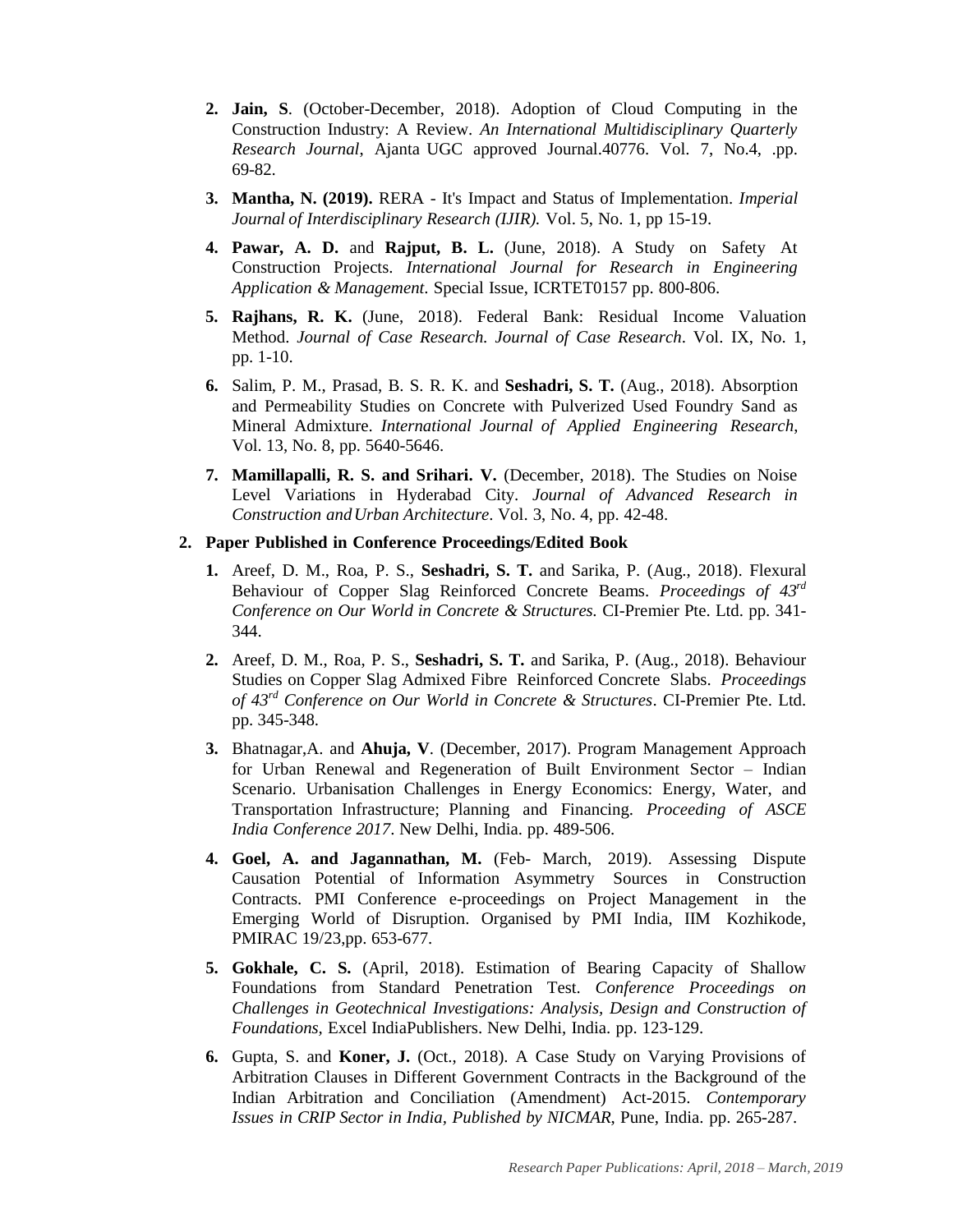- **7.** Gunasekaran, K., Annadurai, R. and **Sudarsan, J.S.** (November, 2018). Concrete Technology. *ARS publications Chennai (4th Revised Edition of Book)* ISBN 978- 93- 84634-88-9.
- **8.** Gunasekaran, K. and **Sudarsan, J.S.** (January 2019). Repair and Rehabilitation of Structures. *ARS publications Chennai (3rd Edition of Book)* ISBN 978-93- 84608-09-5.
- **9. Hiray, A.** (January, 2019). A Web-Based (WBLL), Direct Approach to Teaching and Learning Academic (EAP) Vocabulary. *Cambridge Scholars Publishing: UK (Edited Book).* Critical Essays on Literature, Language and Aesthetics: A Volume in Honour of Milind Malshe, pp. 200-218.
- **10. Jagannathan, M., Chowdary, R. K., Ranganaidu, V.** and **Ramalingam, S.** (July, 2018). Enablers for Sustainable Lean Construction in India. *Proceedings of 26th Annual Conference of the IGLC*, Chennai, India, pp. 1-11.
- **11. Jagannathan, M.,** and Venkata, S. K. (March, 19). Litigation Proneness of Dispute Resolution Clauses in Construction Contracts. *ASCE Construction Institute Summit 2019, Atlanta, GA.* LADR Workshop Book of Abstracts. page 6.
- **12. Joshi, M.** and Lakshmi, VDMV. (Oct., 2018). Price Discovery and Volatility Effects of Single Stock Futures: Evidence from Construction, Realty and Infrastructure Sector Stocks. *Contemporary Issues in CRIP Sector in India, Published by NICMAR*, Pune, India. pp. 32-55.
- *13.* **Mamillapalli, R. S.** (2019). Analytical Study on Disintegration of Concrete. Sustainable Construction and Building Materials (Edited Book) *Springer LNCE,* Vol. 25, pp. 223- 231*.(Award of Best Technical Paper)*
- **14. Pai, S.** and Patil, R. (April, 2018). Application of WR2400 Stabilizer Equipment for High Performance Soil Stabilization Process: A Case of NH7 Nagpur. Excel Publishers. *Conference Proceedings on Challenges in Geotechnical Investigations: Analysis, Designand Construction of Foundations*. pp. 178-181.
- **15. Patil, N.** (Feb., March, 19). Sustainability Barriers in PPP Process for Infrastructure Development: A Triple Bottom Line (TBL)-Based on Causal Loop Model. *PMI Conference e-proceedings. PMIRAC* 19, pp. 419-433.
- **16.** Patil, A., **Prahlada R.** and **Reddy, H. L.** (Oct., 2018). Utilization of Foundry Sand Waste in Construction. *Contemporary Issues in CRIP Sector in India, Published by NICMAR*, Pune, India. pp. 114-123.
- **17. Pilaka, N. and Samanta, P. K.** (June 2018). Operational Performance Analysis of Select Toll Plazas in Pune Region. *Business Innovation and Sustainability* (Edited Book)Bloomsbury. pp. 146-179.
- **18.** Pothen, L. S. and **Ramalingam, S.** (July, 2018). Applicability of Value Stream Mapping and Work Sampling in an Industrial Project in India. *Proceedings of 26th Annual Conference of the IGLC*, Chennai, India, pp. 1-11.
- **19.** Prakashan, A.**, Ammani, P. and Rajashekhar, M.** (Dec., 2018). A Successful PPP Model: A Case Study of Indore City Bus. *Excel India Publishers* (Case published as a book chapter in the book Rethinking Business in Digital Era: A case Study Approach). pp. 145-150.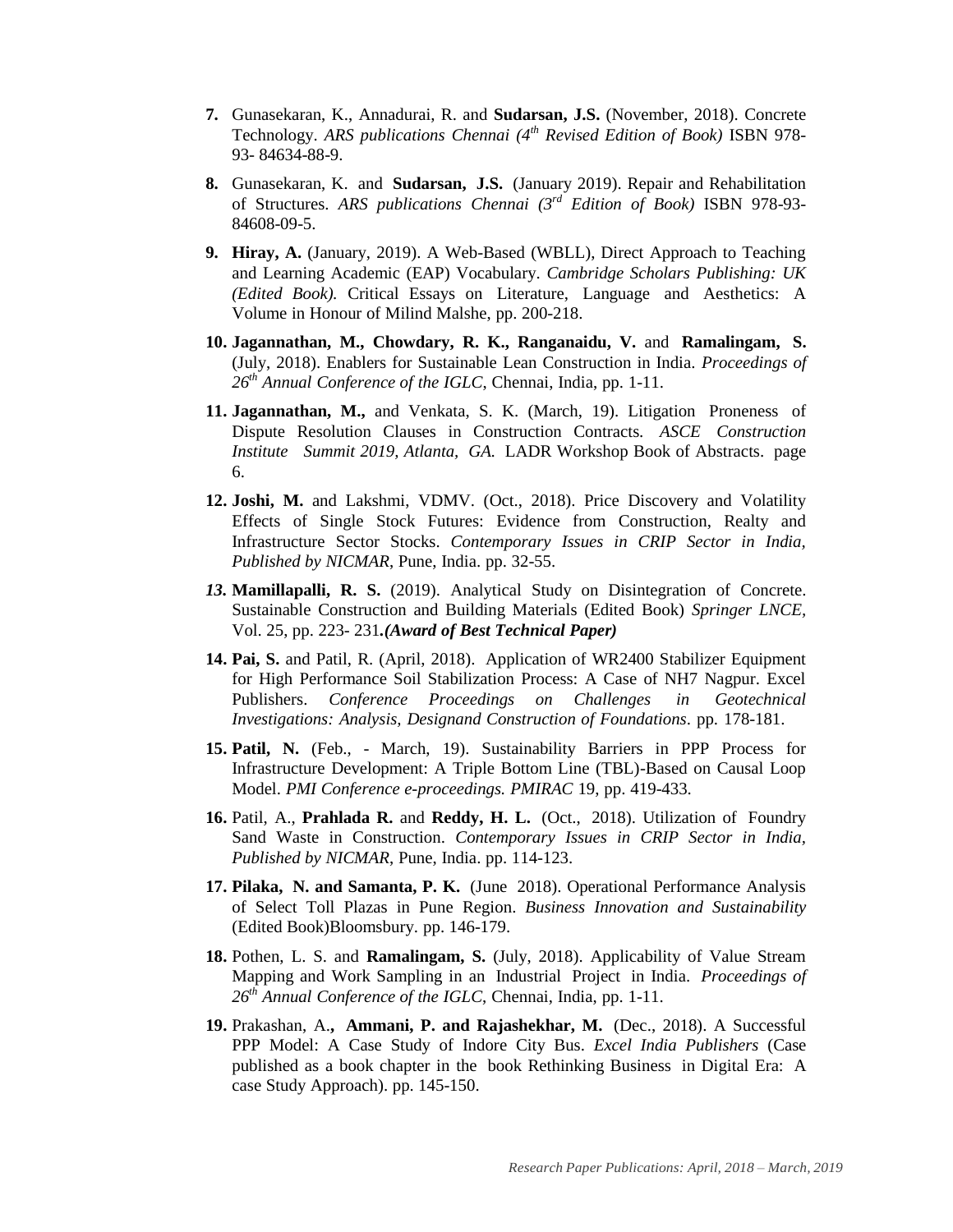- **20. Purandare, A.** and **Koner, J.** (Aug., 2018). A Study on Customer Satisfaction Survey of Jawaharlal Nehru Port Trust. Entrepreneurship, Institutions & Competitiveness: Challenges for Emerging Market Companies, *Excel India Publisher*, New Delhi, India, pp. 30-40.
- **21. Rajhans. K**. and Radha Mhambrey (September, 2018). An Empirical Investigation on Correlation between Factors Affecting Employee Engagement and Performance of Women Managers. Proceedings of International conference on Sustainable Development of Human Capital: Exploring Perspective from Grassroots to Global Research and Practice, *Academy of Human Resource Development, Ahmadabad published by Excel India Publisher*, New Delhi, India, pp. 111-132.
- **22. Rai, S.**, Hemanth Bharadwaj B. N., Vivek M. V., Manasa and Oshan M. (Oct., 2018). Quality of Work Life Policies in the Indian Construction Sector. *Contemporary Issues in CRIP Sector in India, Published by NICMAR*, Pune, India. pp. 1-11.
- **23. Rai, S.** and Gopalkrishnan, S. (2018). Policies and Legislation for Indian Women Leaders. Indian Women in Leadership (edited book). *Publisher Palgrave Macmillan* (USA). pp. 69-89.
- **24. Rai, S.** (Dec.,18 ). Can we look beyond Gender Social Roles in Indian Management. *Teorija in Praksa (University of Ljubljana*). Vol. 55, No. 3, pp. 518- 541.
- **25. Ramalingam, S.** (July, 2018). Mapping of Building Information Modeling Process. *Proceedings of 26th Annual Conference of the IGLC*, Chennai, India, pp. 1-10.
- **26. Ramalingam, S.** and Goyal, V. (Feb., March, 19). Managing Outsourced Engineering Projects – A Case on Vendor-bid Analysis. *PMI Conference eproceedings. PMIRAC19*, pp. 294-309.
- **27. Rambabu, M.**, Avunoori, R. and Saachi, S. (Oct., 2018). Causes and Mitigation of Delays in Construction Projects. *Contemporary Issues in CRIP Sector in India, Published by NICMAR*, Pune, India. pp. 124-141.
- **28. Ramakrishna, N.** (January,18 ). Resource Mobilisation for Urban Infrastructure Development in India: Some options and Experiences. *MEDC Economic Digest Infrastructure Maha Metro* . Vol. 1, No. 5, pp. 22-27.
- **29. Roy, D.,** Kalindini, S. N. and Menon, A. (2019). An Exploratory Study on Project Delivery Frameworks for Heritage Conservation in India. R. Aguilar et.al. (Eds.): Structural Analysis of Historical Constructions, *RILEM Bookseries 18* (Book Chapter). pp. 1998-2006**.**
- **30.** Singh, A., Kaur, I., Patel, M. Khandelwal, P. and **Abhyankar, A. A.** (Oct., 2018). Exploratory Analysis of Clean Development Mechanism (CDM) Projects in India. *Contemporary Issues in CRIP Sector in India, Published by NICMAR*, Pune, India. pp. 67-83.
- **31.** Sridevi, M., Srinivas Rao, P. and **Seshadri, T.** (March, 2019). Strength Improvement Studies on the Ternary Blended Bacterial Self Compacting Concrete (TBBSCC). International UKIERI Concrete Congress Proceedings. pp. 1- 7.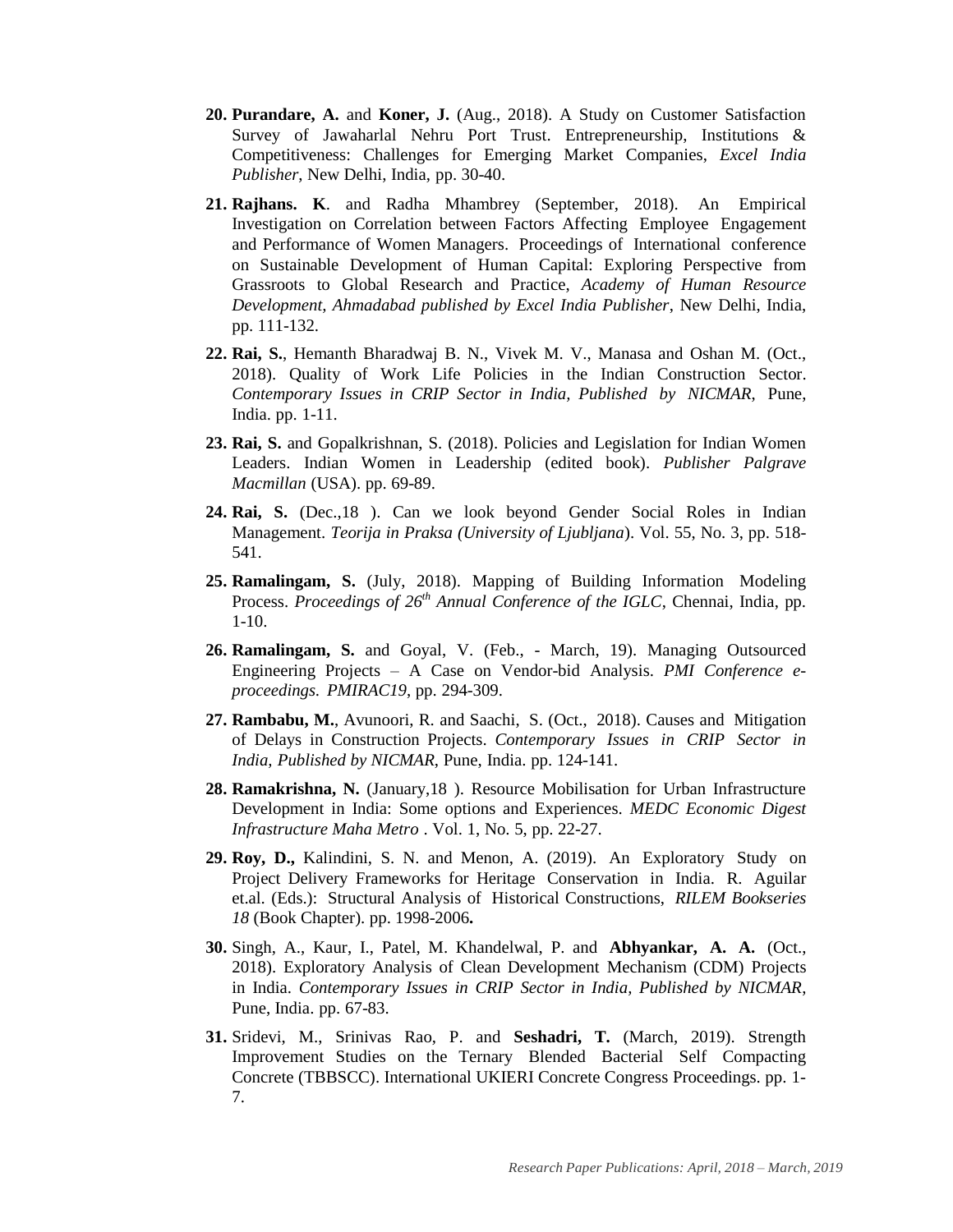- **32. Srinivas, K.** and Kiranmayi, Y. S. (Oct., 2018). Risk Assessment for a BOT Highway Project. *Contemporary Issues in CRIP Sector in India, Published by NICMAR*, Pune, India. pp. 288-299.
- **33.** Sriteja Babu D., Vamsi, P. and **Agrawal, V. M.** (Oct., 2018). An Experimental Study on Properties of No-Fine Concrete Using Supplementary Cementitious Materials. *Contemporary Issues in CRIP Sector in India, Published by NICMAR*, Pune, India. pp. 56-66.
- **34. Sudarsan, J. S.,** Maharathi, P., Singh, P. B. and **Srihari, V.** (Dec., 2018). Tannery Wastewater Treatment with Constructed Wetland using Biochar Mixed Substrate as an Adsorbent. Proceedings of *International Conference on Sustainable Energy and Environmental Challenges*. *Published by IIT, Roorkee & NIT, Uttarakhand,* held at IIT Roorkee, India. pp. 340-344.
- **35. Tenepalli, J. S.** and Neeraja, D. (January, 2018). Feasibility of Producing Class F Fly Ash Geopolymer Mortar with Alkaline Water Containing Sodium Carbonate (Na2CO3). Proceedings International Conference on Sustainable Construction and Building Materials. *Springer Publishers*. pp. 1-10.
- **36. Vijayeta, M.,** (Feb., March, 19). Relevance & Applicability of Agile Driven BIM at Conceptual & Design Phases of a Project A Case Study. *PMI Conference eproceedings Published by PMI India, IIM Kozhikode, PMIRAC* 19. pp. 613- 631.

#### **3. Book Review**

- **1. Koner, J.** (April-June, 2018). Infrastructure Planning and Finance. *NICMAR-Journal ofConstruction Management.* Vol. XXXIII, No. 2, pp. 108-110.
- **2. Koner, J.** (July-Sept., 2018). URBAN RENEWAL in INDIA: Theory, Initiatives and Spatial Planning Strategies. *NICMAR-Journal of Construction Management*. Vol. 33, No. 3, pp. 103-106.
- **3. Koner, J.** (October-December, 2018). Determinants of Construction Project Success in India. *NICMAR-Journal of Construction Management .* Vol. XXXIII, No. 4, pp. 106-108.
- **4. Koner, J.** (January-March, 2019). Public-Private Partnerships for Infrastructure. *NICMAR-Journal of Construction Management.* Vol. XXXIV, No. 1, pp. 94-95.
- **5. Ramakrishna, N.,** (January-March, 2019). Property Development. *NICMAR-Journal ofConstruction Management.* Vol. XXXIV, No. 1, pp. 96-97.
- **6. Ramakrishna, N.,** (Oct., Dec., 2018). Financing Cities: Fiscal Responsibility and Urban Infrastructure in Brazil, China, India, Poland South Africa. *'NAGARLOK Quarterly Journal of Urban Affairs'.* Vol. L, No. 4, pp. 50-56.
- **7. Samanta, P. K**. (November, 2018). Infrastructure as an Asset Class Investment Strategy, Sustainability, Project Finance and PPP. *The IUJ Journal of Management*. *A Bi-Annual Journal of the ICFAI University,* Jharkhand. Vol. 6, No. 2, pp. 89-90.
- **8. Singh, A.** (June, 2018). Marching with a Billion: Analysing Narendra Modi"s Government at Midterm. *FIIB Business Review*. Vol. 7, No. 2, pp. 105-106.